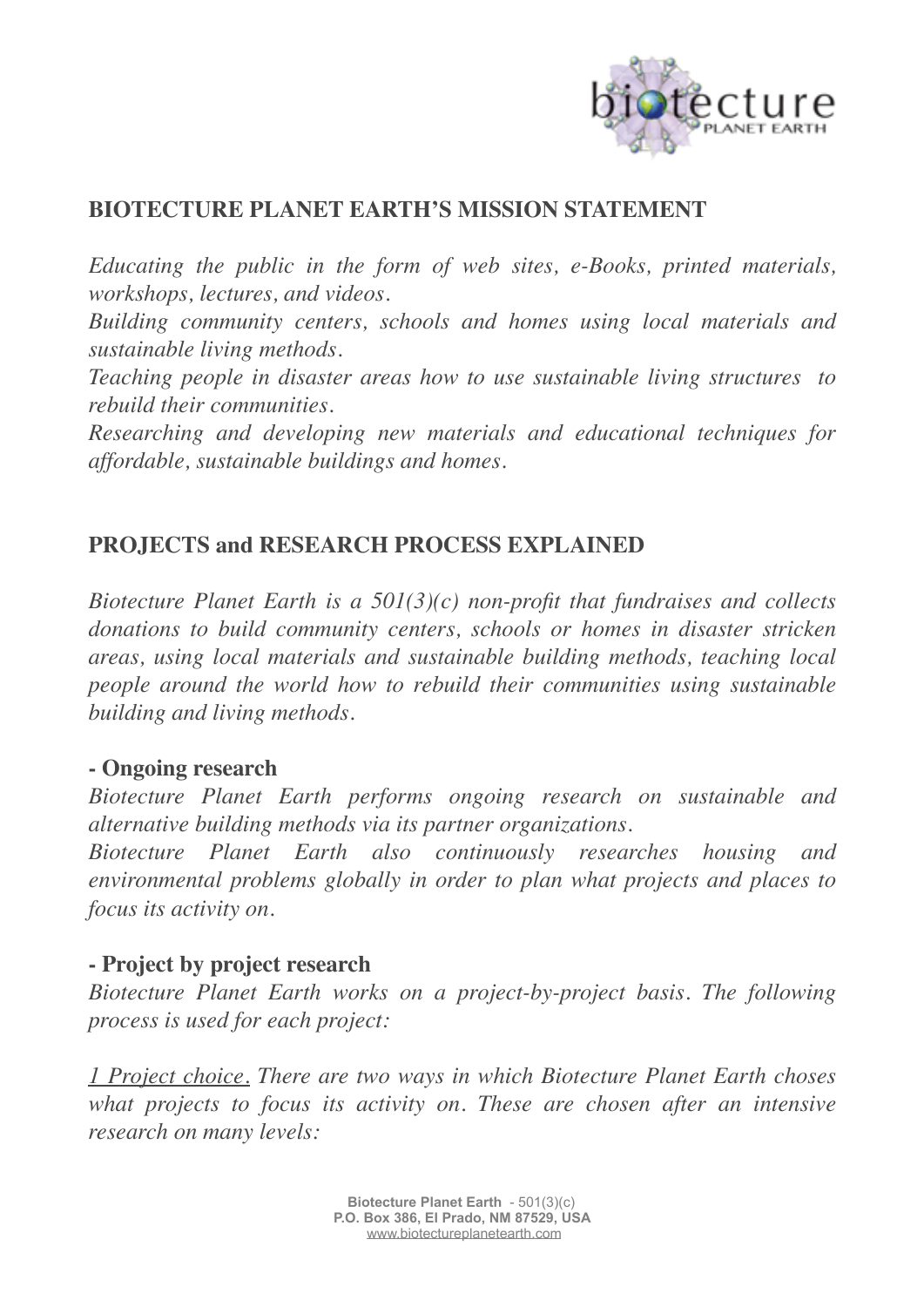

*a. Project proposal. Biotecture Planet Earth receives a proposal from an organization or individual that is already active or has some type of connection to an area or territory that is in need of support in sustainable housing or disaster relief. Once a proposal is received, the team from Biotecture Planet Earth needs to research to validate that the information provided is true and that a real need exists in every particular case.*

*b. Choice from research. Biotecture Planet Earth needs to constantly follow environmental news and issues on a global level in order to be ahead and be able to help where it is most needed. That way, when an unfortunate natural disaster happens for example, Biotecture Planet Earth can be ready to chose to develop a project in order to offer and apply help as soon as possible and where it is needed the most.*

*2 Pre project research: Once a project has been decided upon, a more specific research commences before being able to physically go to the project place. This research phase lasts for 4-6 months.*

*a. Cultural background and living habits: It is a must for Biotecture Planet Earth to acquire extensive knowledge on the cultural, historical and family background of the location of a project in order to develop and execute a sustainable project. Different from other non profit and aid organizations that follow a more "post-colonial" approach of delivering aid, Biotecture Planet Earth is committed to sustainable support, which means that an extensive research needs to take place beforehand to determine the best way of supporting a specific community or group of people in an affected area. Biotecture Planet Earth believes in working with a local community hand in hand, encouraging a sustainable relationship and a two-way knowledge transfer. This part is usually done through online research, email communication and coordination with local organizations and individuals.*

*b. Housing needs and living arrangements: In order to decide on a design of a building, Biotecture Planet Earth needs to research what the housing and living arrangements are in each location where it is active. A "one-size-fits-all" approach is not possible when it comes to sustainable housing. For example, in the Philippines the main need is of structural nature, having a structure that provides shelter during storms and typhoons, while in Africa the main need is to have a structure that catches rain water to get through the dry season. Also, in Malawi, there is a strong need for clean showers and toilets to encourage*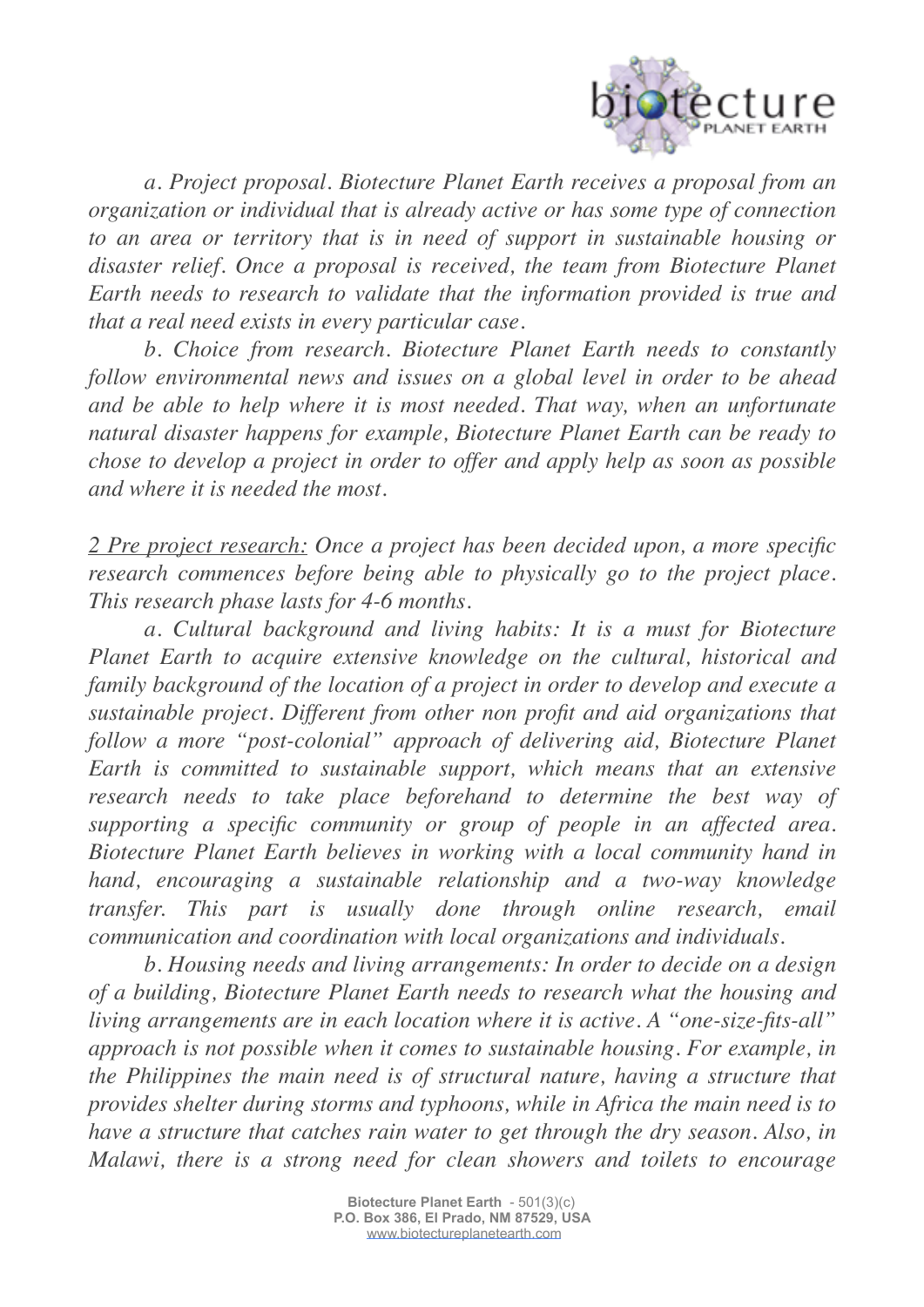

*hygiene and avoid diseases, whereas in Nepal a housing structure cannot have an incorporate shower or bathroom as traditionally these are placed outside the house to avoid bad luck. This is all important research that needs to take place*  before a project is finalized in order to define a process and design that is *sustainable to the local direct beneficiaries.*

*c. Local building methods and materials: A defining step when it comes to determining the design of the building and the two-way knowledge transfer between locals and volunteers, is the in depth research process on local building methods and materials. Biotecture Planet Earth does extensive research on what materials are available locally and low cost in order to facilitate buildings being easily replicated by the local community in the future, on local building methods that can be adapted and incorporated into the sustainable building methods taught AND learned by Biotecture Planet Earth and its group of volunteers. This part of the research process is also very important when it comes to defining the final budget for each project.*

*3 Project implementation: During the actual build or on-site project implementation, every daily activity is recorded and documented to be part of the research process and analysis done at a later stage.*

*4 Post project research: Once a project is completed and the team returns, the research process continues. It is important to analyze what worked and what didn't work. Biotecture Planet Earth maintains contact and regularly analyzes the situation in a project location to ensure that the constructed building serves its cause. This is then communicated to the public and to the team of volunteers that physically served its time and resources to a specific project. The research process used here is a combination of online communication with on-site members of the community, interviews with representatives of local partner organizations and personal visits.* 

*In some cases and whenever possible, the team returns to the location, which provides a stronger method of research and facilitates the analysis of the actual durability of the building. For example, in Malawi a second phase provided the opportunity to see the results of a first phase of the build, enabling the organization to make certain changes in the approach (in this case a stronger focus on knowledge transfer) to provide a better service to the local community. Another example is the second visit to the Philippines location which enabled*